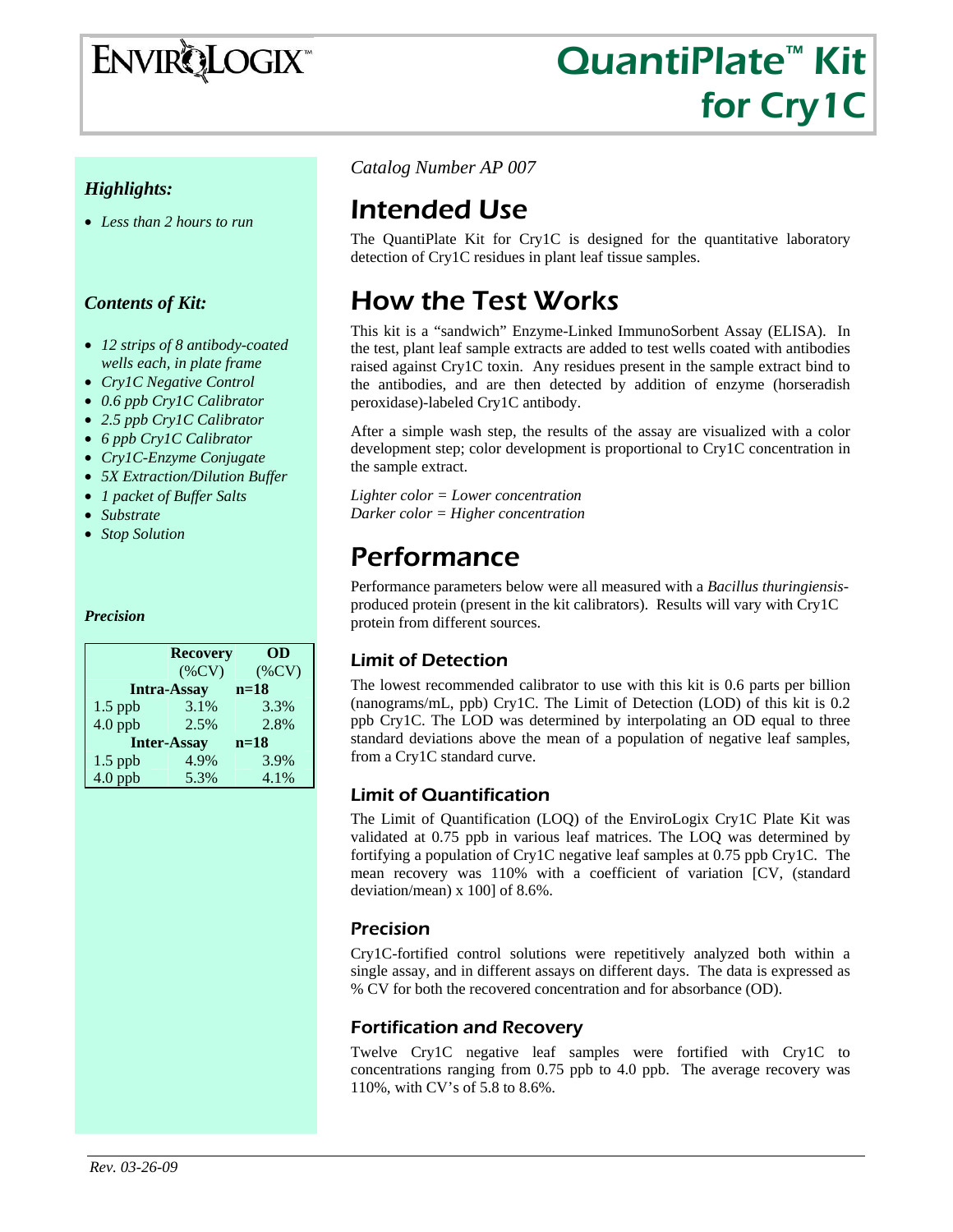

*Prepare Wash and Extraction Buffers* 



*Obtain leaf tissue* 



*Grind tissue, add buffer, grind again* 

## Materials Not Provided

- Disposable Tissue Extractors, EnviroLogix Cat. # ACC 002
- disposable tip, adjustable air-displacement pipettes which will measure 50 and 100 microliters  $(\mu L)$
- marking pen (indelible)
- tape or Parafilm®
- timer (15 minutes, 1 hour, and 30 minutes)
- distilled or de-ionized water for preparing Wash Buffer and diluting 5X Cry1C Extraction/Dilution Buffer
- glass bottles or flasks with 175 mL capacity for storage of 1X Extraction/ Dilution Buffer and 1 liter capacity for Wash Buffer
- microtiter plate reader or strip reader
- wash bottle, or microtiter plate or strip washer
- multi-channel pipette that will measure 50 and 100 μL (optional)
- racked dilution tubes for loading samples into the plate with a multichannel pipette (optional)

### Preparation of Solutions

- 1. **Wash Buffer:** Add the contents of the packet of **Buffer Salts** (phosphate buffered saline, pH 7.4 - Tween 20) to 1 liter of distilled or de-ionized water, and stir to dissolve. Store refrigerated when not in use; warm to room temperature prior to assay.
- 2. **1X Extraction/Dilution Buffer:** To prepare 1X working Extraction/ Dilution Buffer, add the entire contents of the bottle of 5X (35 mL) supplied in the kit to 140 mL of distilled or deionized water in a suitable container. Mix thoroughly to dissolve. Store refrigerated when not in use; warm to room temperature prior to assay.

NOTE: The Extraction-Dilution Buffer supplied in this kit is identical to that supplied in the EnviroLogix Cry1Ab/Cry1Ac Plate Kit (Cat# AP 003) and the Cry2A Plate Kit (Cat# AP 005). Therefore, extracted leaf samples can be diluted and tested in all three of these plate kits.

## Sample Preparation

#### **Sample Extraction:**

1. Take 2 leaf punch samples (approximately 10 milligrams each) by snapping the tube cap of the Disposable Sample Extractor down on the leaf. Insert the pestle into the tube and grind the tissue by rotating the pestle against the sides of the tube with twisting motions. Continue this process for 20-30 seconds, or until the leaf tissue is well ground. *Use a new extraction device for each sample. Use extreme caution to prevent sample-to-sample cross-contamination with plant tissue or exudate.* 

Alternately, use a bead-beater device or homogenizer for more complete extraction.

**NOTE:** If the assay is to be used to quantitate levels of Cry1C toxin in leaf tissue, the weight of each leaf punch sample must be determined and recorded.

2. Add 0.5 mL of 1X Extraction/Dilution Buffer to the tube.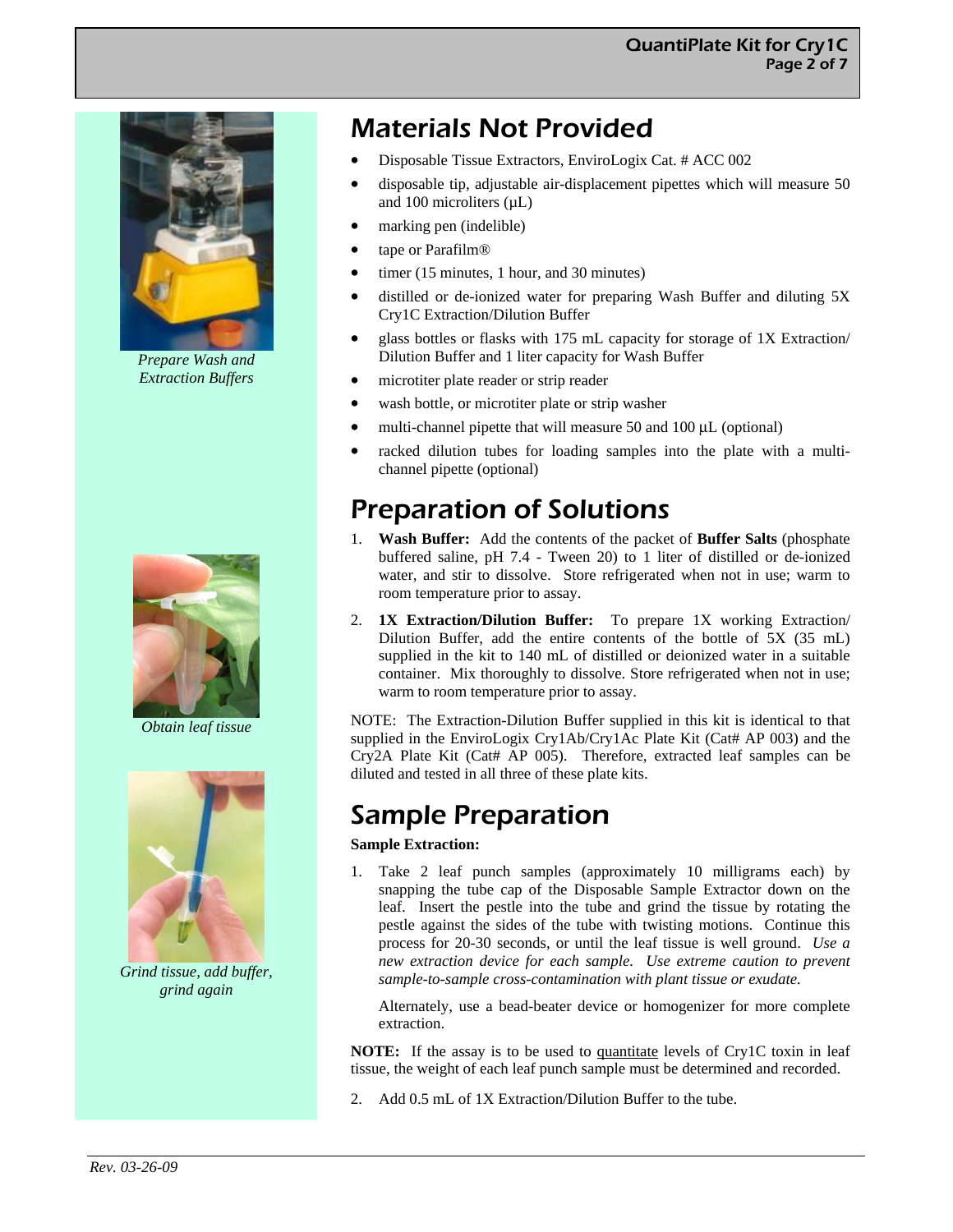#### QuantiPlate Kit for Cry1C Page 3 of 7



*Remove unneeded strips* 



*Add calibrators and sample extracts* 



*Mix plate* 



*Incubate* 



*Bottle Wash method* 

3. Repeat the grinding step to mix tissue with Extraction/Dilution Buffer. Repeat this protocol for each sample to be tested, using a new tube and pestle for each. Allow the solids to settle in each tube for a few minutes.

#### **Sample Dilution:**

Concentrations of Cry1C toxins will vary from plant to plant. Sample extracts may be tested without further dilution, with the results indicating whether or not the plant tested contains Cry1C protein. Dilution of positive extracts will be necessary in order to bring assay results within the range of calibration. For example:

 For a 1:51 dilution: add 1 mL 1X Extraction/Dilution Buffer to dilution tubes labeled for each sample. Add 20 µL sample extract and mix.

### How to Run the Assay

- Read all of these instructions before running the kit.
- Allow all reagents to reach room temperature before beginning (at least 30 minutes with un-boxed strips and reagents at room temperature - do not remove strips from bag with desiccant until they have warmed up).
- Organize all Calibrators and sample extracts, and pipettes so that step 1 can be performed in 15 minutes or less.
- If more than four strips are to be run at one time, the 15 minutes is likely to be exceeded, and the use of a multi-channel pipette is recommended (see "Note" below).
- If four or fewer strips are to be run, use a disposable-tip air-displacement pipette and a clean pipette tip to add each Calibrator and diluted sample extract to the wells. Conjugate, Substrate, and Stop Solution may be added in the same manner; alternatively, use a repeating pipette with a disposable tip on the end of the Combitip for these three reagents.
- If fewer than all twelve strips are used, reseal the unneeded strips and the desiccant in the foil bag provided, and refrigerate.
- Use the well identification markings on the plate frame to guide you when adding the samples and reagents. In a qualitative (semi-quantitative) assay, the Negative Control (NC), three non-zero calibrators, and 88 diluted sample extracts (S) may be run on one plate. (See the Qualitative Assay Example Plate Layout - Figure 1A). For a quantitative assay the Negative Control (NC) and three Calibrators (C1-C3), along with 44 diluted sample extracts (S) may be run in duplicate wells on one plate. (See the Quantitative Assay Example Plate Layout - Figure 1B).
- 1. Add **50 µL** of **Negative Control, 50 µL** of each **Calibrator,** and **50 µL** of each diluted **sample extract** to their respective wells, as shown in the Example Plate Layouts (Figures 1A and 1B). Follow this same order of addition for all reagents.

**NOTE:** In order to minimize setup time it is recommended that a multichannel pipette be used in steps 1, 4, 8 and 10 when more than 4 strips are used.

- 2. Thoroughly mix the contents of the wells by moving the strip holder in a rapid circular motion on the benchtop for a full 20-30 seconds. Be careful not to spill the contents!
- 3. Cover the wells with tape or Parafilm to prevent evaporation and **incubate**  at ambient temperature for **15 minutes.**
- 4. Add **50 µL** of **Cry1C-enzyme Conjugate** to each well. Do not empty the well contents or wash the strips at this time.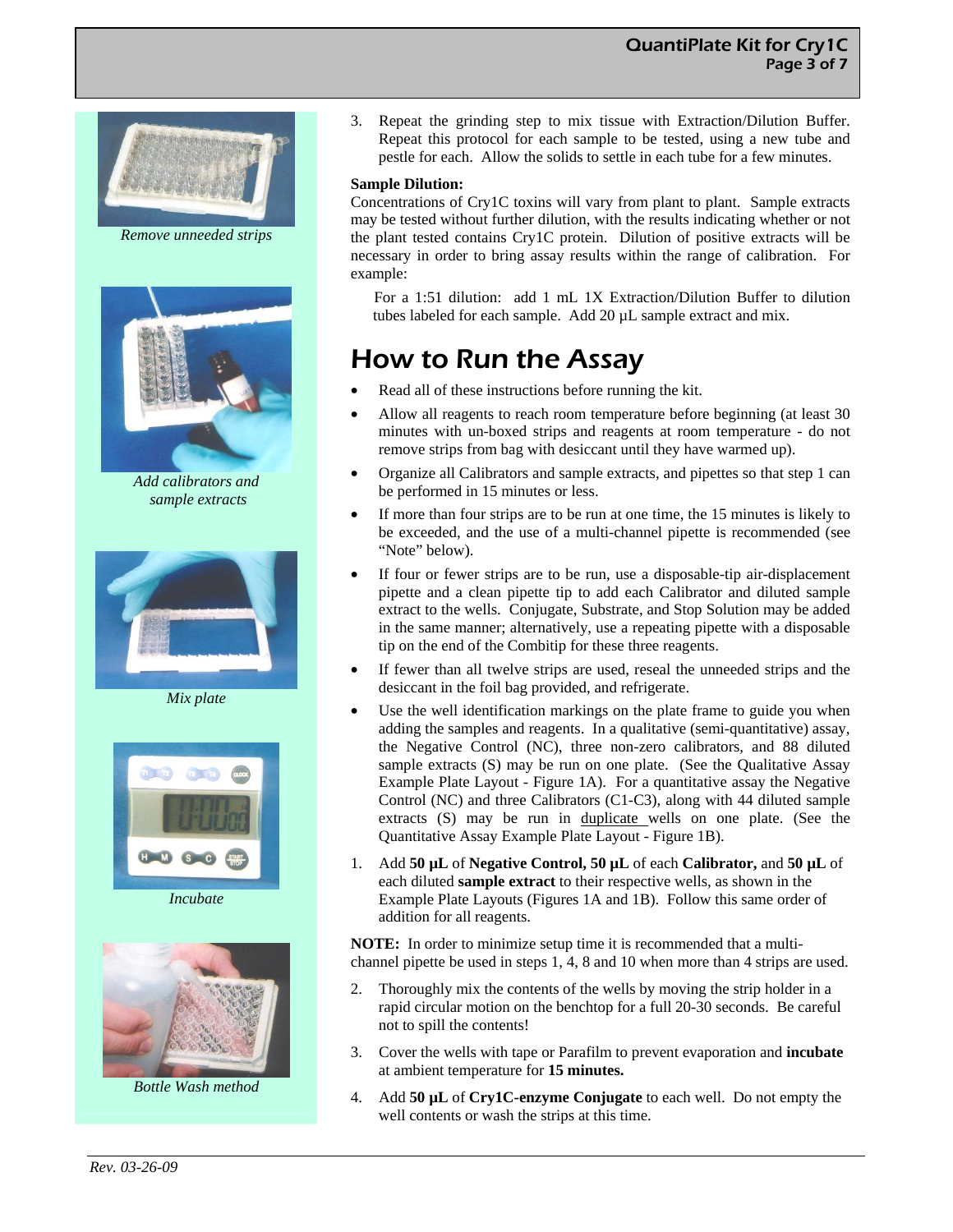#### QuantiPlate Kit for Cry1C Page 4 of 7



*Strip Plate Wash option* 



*Complete protocol and add Stop Solution* 



*Read plates in a Plate Reader within 30 minutes of the addition of Stop Solution.* 

**Figure 3. Illustrative Cry1C standard curve** 



- 5. Thoroughly mix the contents of the wells as described in step 2. Be careful not to spill the contents!
- 6. Cover the wells with new tape or Parafilm to prevent evaporation and **incubate at ambient temperature for 1 hour.**
- 7. After incubation, carefully remove the covering and vigorously shake the contents of the wells into a sink or other suitable container. Flood the wells completely with Wash Buffer, then shake to empty. Repeat this wash step three times. Slap the plate on a paper towel to remove as much Wash Buffer as possible. Alternatively, perform these four washes with a microtiter plate or strip washer.
- 8. Add **100 µL** of **Substrate** to each well.
- 9. Thoroughly mix the contents of the wells, as in step 2. Cover the wells with new tape or Parafilm and **incubate for 30 minutes** at ambient temperature.

Caution: **Stop Solution is 1.0N Hydrochloric acid. Handle carefully.** 

10. Add **100 µL** of **Stop Solution** to each well and mix thoroughly. This will turn the well contents yellow.

**NOTE:** Read the plate within 30 minutes of the addition of Stop Solution.

### How to Interpret the Results

#### Spectrophotometric Measurement

- 1. Set the wavelength of your microtiter plate reader to 450 nanometers (nm). (If it has dual wavelength capability, use 600, 630 or 650 nm as the reference wavelength.)
- 2. Set the plate reader to blank on the Negative Control wells. If the reader cannot do this, measure and record the optical density (OD) of each well's contents, then subtract the average OD of the Negative Control wells from each of the readings.

General Test Criteria:

- The mean OD of the BLANK wells should not exceed 0.2.
- The coefficient of variance (%CV) between the duplicate Calibrator and sample wells should not exceed 15%.

% $CV = std. deviation of OD's x 100$ mean OD

If the results of an assay fail to meet these criteria, consult EnviroLogix' Technical Service for suggestions on improving the test when you repeat the assay.

3. For a quantitative Cry1C assay, a **linear or quadratic** curve fit for the standard curve should be used if the microtiter plate reader you are using has data reduction capabilities. If not, calculate the results manually as described in the "How to Calculate the Quantitative Cry1C Results" section.

#### How to Interpret the Semi-Quantitative Results

Compare the OD's of the diluted sample extracts to those of the Calibrators to obtain an estimate of the amount of Cry1C endotoxin in your sample extract.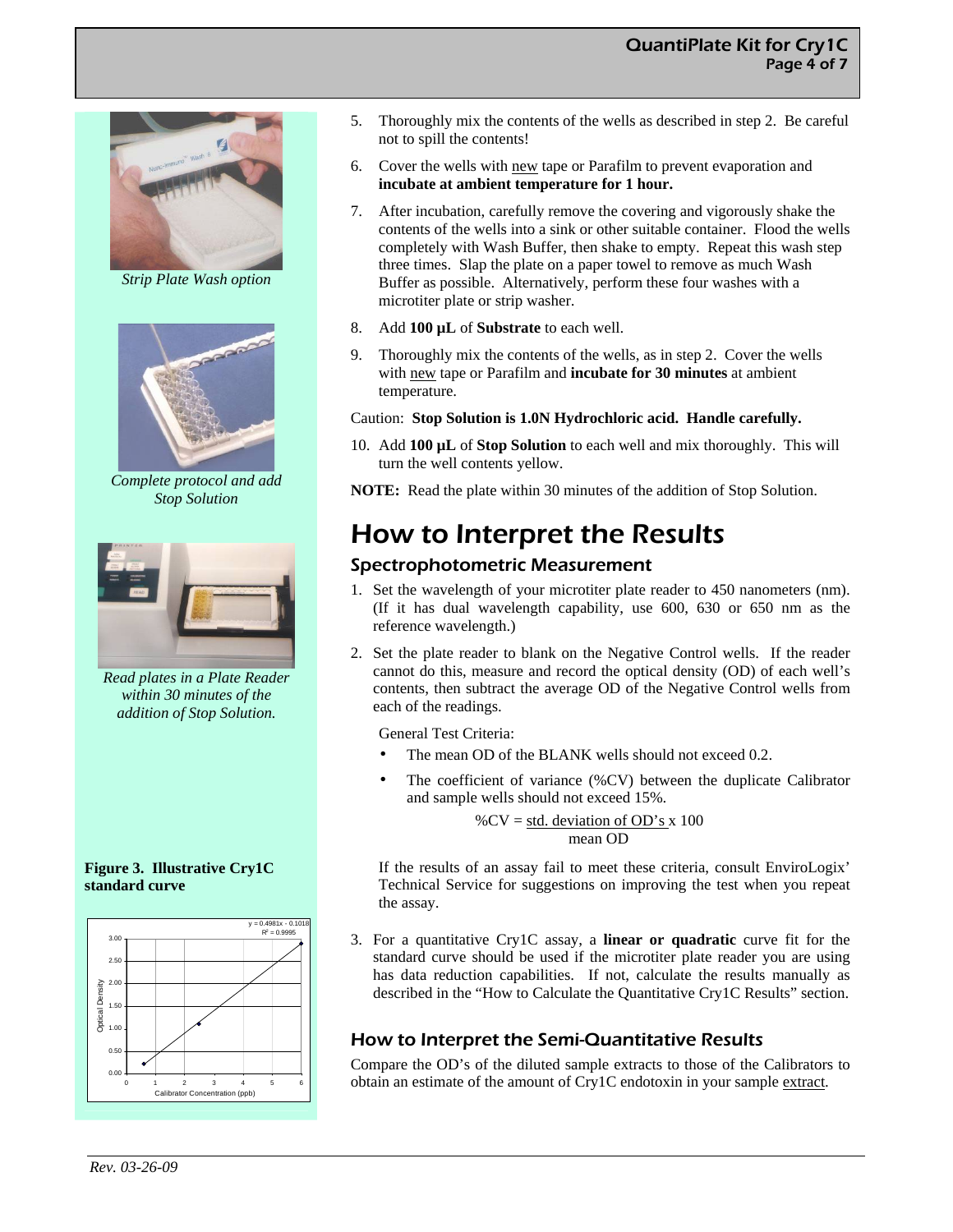

#### How to Calculate the Quantitative Cry1C Results

- 1. After reading the wells, average the OD of each set of calibrators and samples.
- 2. Graph the mean OD of each Calibrator against its Cry1C concentration on a linear scale (see Figure 3).
- 3. Determine the Cry1C concentration of each sample by finding its OD value and the corresponding concentration level on the graph. Multiply the result by the dilution factor incurred during extraction (500  $\mu$ L ÷ *x* mg leaf tissue) and multiply by any dilution of sample extract employed, and divide by 1000. Report results as micrograms Cry1C toxin per gram of tissue (ppm).
- 4. Interpolation of sample concentration is only possible if the OD of the sample falls within the range of OD's of the Calibrators.

If the OD of a sample is lower than that of the Low Calibrator (0.6 ppb Cry1C), the sample must be reported as less than: (0.6 ppb x dilution factor during extraction x dilution of sample extract employed)  $\div 1000 = x$  ppm Cry1C.

If the OD of a sample is higher than that of the High Calibrator (6 ppb Cry1C), the sample must be reported as greater than:

(6 ppb x dilution factor during extraction x dilution of sample extract employed)  $\div 1000 = x$  ppm Cry1C.

If a concentration must be determined for these high level samples, dilute the sample extract 10-fold more than executed in the original assay in 1X Extraction/Dilution Buffer. Run this dilution in a repeat of the immunoassay. If the result now falls within the range of the OD's of the Calibrators, youmust then be sure to use this new dilution factor of sample extract in the calculations described above.



#### **Figure 1A. Example of a typical Qualitative assay setup.**

|   |                | 2              |                 | 4               | 5               | 6               |                 | 8               | 9               | 10  | 11  | 12  |
|---|----------------|----------------|-----------------|-----------------|-----------------|-----------------|-----------------|-----------------|-----------------|-----|-----|-----|
| А | NC             | NC             | S9              | S <sub>17</sub> | S <sub>25</sub> | S33             | S41             | S <sub>49</sub> | S57             | S65 | S73 | S81 |
| B | C1             | C1             | S10             | S <sub>18</sub> | S <sub>26</sub> | S34             | S42             | S <sub>50</sub> | S58             | S66 | S74 | S82 |
| C | C <sub>2</sub> | C2             | S11             | S <sub>19</sub> | S <sub>27</sub> | S35             | S43             | S51             | S59             | S67 | S75 | S83 |
| D | C3             | C3             | S <sub>12</sub> | S <sub>20</sub> | S28             | S <sub>36</sub> | S44             | S <sub>52</sub> | S <sub>60</sub> | S68 | S76 | S84 |
| Е | S1             | S2             | S13             | S21             | S <sub>29</sub> | S37             | S45             | S53             | S61             | S69 | S77 | S85 |
| F | S <sub>3</sub> | S <sub>4</sub> | S <sub>14</sub> | S <sub>22</sub> | S <sub>30</sub> | S38             | S <sub>46</sub> | S <sub>54</sub> | S62             | S70 | S78 | S86 |
| G | S5             | S6             | S15             | S <sub>23</sub> | S31             | S39             | S <sub>47</sub> | S <sub>55</sub> | S <sub>63</sub> | S71 | S79 | S87 |
| Н | S7             | S8             | S <sub>16</sub> | S <sub>24</sub> | S32             | S <sub>40</sub> | S48             | S56             | S64             | S72 | S80 | S88 |

#### **Figure 1B. Example of a typical Quantitative assay setup.**

|   |                | 2  | 3               | $\overline{4}$  |                 | 6               |                  | 8                | 9               | 10              | 11              | 12              |
|---|----------------|----|-----------------|-----------------|-----------------|-----------------|------------------|------------------|-----------------|-----------------|-----------------|-----------------|
| А | NC             | NC | S <sub>5</sub>  | S5              | S <sub>13</sub> | S <sub>13</sub> | S <sub>21</sub>  | S <sub>21</sub>  | S <sub>29</sub> | S <sub>29</sub> | S37             | S37             |
| B | C1             | C1 | S6              | S <sub>6</sub>  | S <sub>14</sub> | S <sub>14</sub> | S22              | S <sub>22</sub>  | S30             | S30             | S38             | S38             |
| C | C2             | C2 | S7              | S7              | S <sub>15</sub> | S <sub>15</sub> | S <sub>2</sub> 3 | S <sub>2</sub> 3 | S31             | S31             | S39             | S39             |
| D | C3             | C3 | S8              | S8              | S <sub>16</sub> | S <sub>16</sub> | S <sub>24</sub>  | S <sub>24</sub>  | S32             | S32             | S <sub>40</sub> | S <sub>40</sub> |
| E | S <sub>1</sub> | S1 | S9              | S <sub>9</sub>  | S <sub>17</sub> | S <sub>17</sub> | S <sub>25</sub>  | S <sub>25</sub>  | S33             | S33             | S41             | S41             |
| F | S <sub>2</sub> | S2 | S <sub>10</sub> | S <sub>10</sub> | S <sub>18</sub> | S <sub>18</sub> | S <sub>26</sub>  | S <sub>26</sub>  | S34             | S34             | S42             | S42             |
| G | S3             | S3 | S <sub>11</sub> | S <sub>11</sub> | S <sub>19</sub> | S <sub>19</sub> | S27              | S <sub>27</sub>  | S35             | S35             | S <sub>43</sub> | S43             |
| Н | S4             | S4 | S <sub>12</sub> | S <sub>12</sub> | S <sub>20</sub> | S <sub>20</sub> | S <sub>28</sub>  | S <sub>28</sub>  | S <sub>36</sub> | S <sub>36</sub> | S44             | S44             |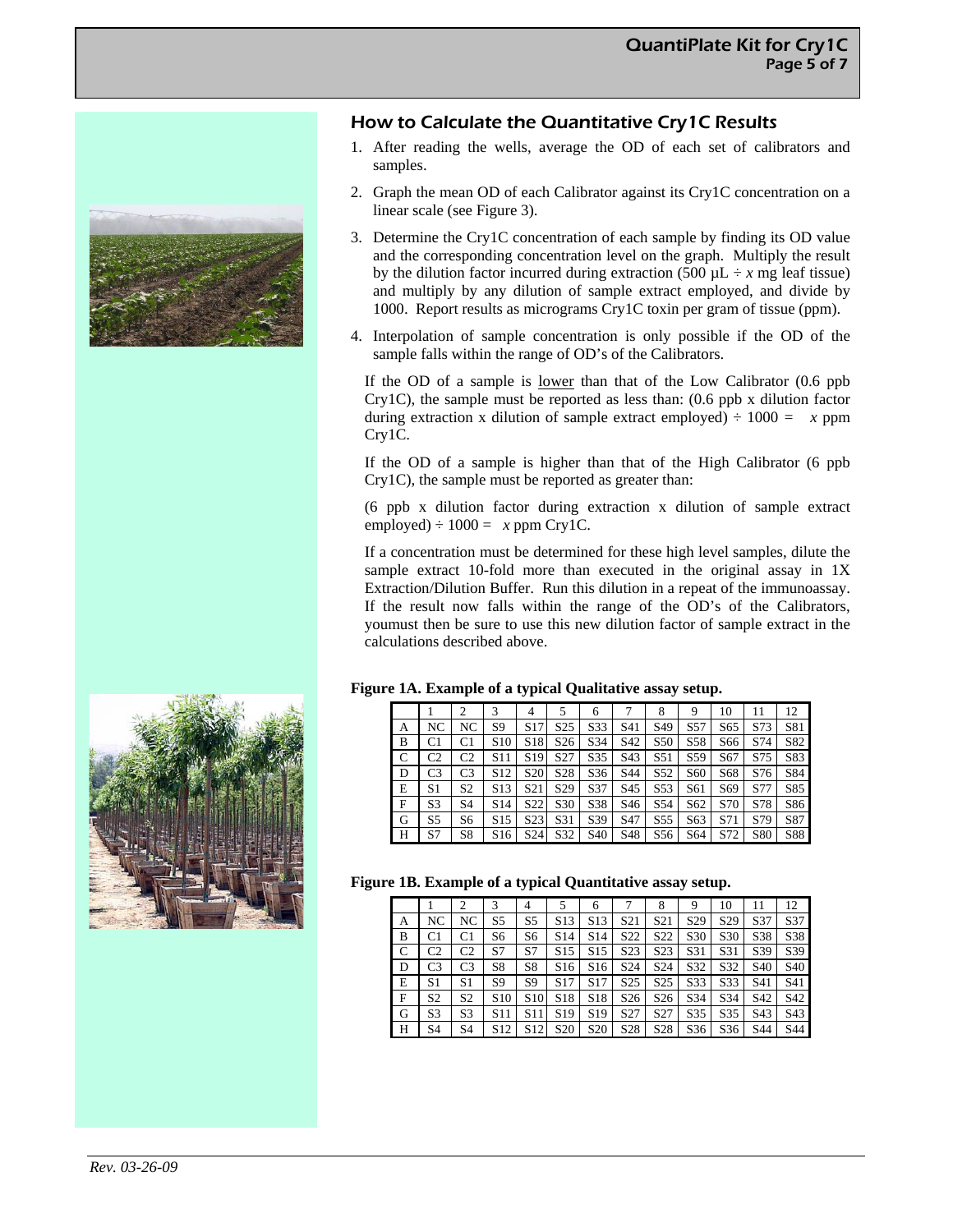| Well                    |                   | <b>Average OD</b> |        | Cry1C                |
|-------------------------|-------------------|-------------------|--------|----------------------|
| contents                | <b>OD</b>         | $\pm$ sd          | $\%CV$ | <b>Concentration</b> |
| Negative<br>Control     | 0.035<br>0.037    | $0.036 \pm 0.001$ | 3.4    | <b>NA</b>            |
| $0.6$ ppb<br>Calibrator | $0.234*$<br>0.243 | $0.239 \pm 0.007$ | 2.7    | <b>NA</b>            |
| $2.5$ ppb<br>Calibrator | $1.155*$<br>1.151 | $1.153 \pm 0.003$ | 0.3    | <b>NA</b>            |
| 6 ppb<br>Calibrator     | $2.782*$<br>2.731 | $2.756 \pm 0.036$ | 1.3    | <b>NA</b>            |
| Sample                  | $0.760*$<br>0.757 | $0.759 \pm 0.002$ | 0.3    | $1.7$ ppb**          |

#### **Figure 2. Illustrative quantitative calculations**

\* Figures are after subtraction of Negative Control values.

\*\*Sample is a positive extract which had been diluted 1:51 prior to assay: Concentration from curve =  $1.7$  ppb Cry1C, multiplied by 1:51 dilution of sample extract =  $86.7$  ppb, multiplied by 1:25 dilution during extraction (20 mg leaf sample extracted with  $0.5$  mL), and divided by  $1000 = 2.17$  ppm Cry1C in leaf.

*Actual values may vary; this data is for demonstration purposes only.* 

### Precautions and Notes

- Store all Kit components at  $4^{\circ}$ C to  $8^{\circ}$ C (39 $^{\circ}$ F to  $46^{\circ}$ F) when not in use.
- Do not expose Kit components to temperatures greater than 37°C (99°F) or less than  $2^{\circ}$ C (36 $^{\circ}$ F).
- Allow all reagents to reach ambient temperature (18 $^{\circ}$ C to 27 $^{\circ}$ C or 64 $^{\circ}$ F to 81°F) before use.
- Do not use kit components after the expiration date.
- Do not use reagents or test well strips from one Kit with reagents or test well strips from a different Kit.
- **Do not expose Substrate to sunlight** during pipetting or while incubating in the test wells.
- The assay has been optimized for use with the protocol provided in the kit. Deviation from this protocol may invalidate the results of the test.
- As with all tests, it is recommended that results be confirmed by an alternate method when necessary.
- Cry1C endotoxins are proteins which can be degraded by heat and sunlight. Take samples from green, actively growing leaves. Samples that cannot be extracted immediately may be stored frozen for up to 1 week prior to analysis.
- Observe any applicable regulations when disposing of samples and kit reagents.